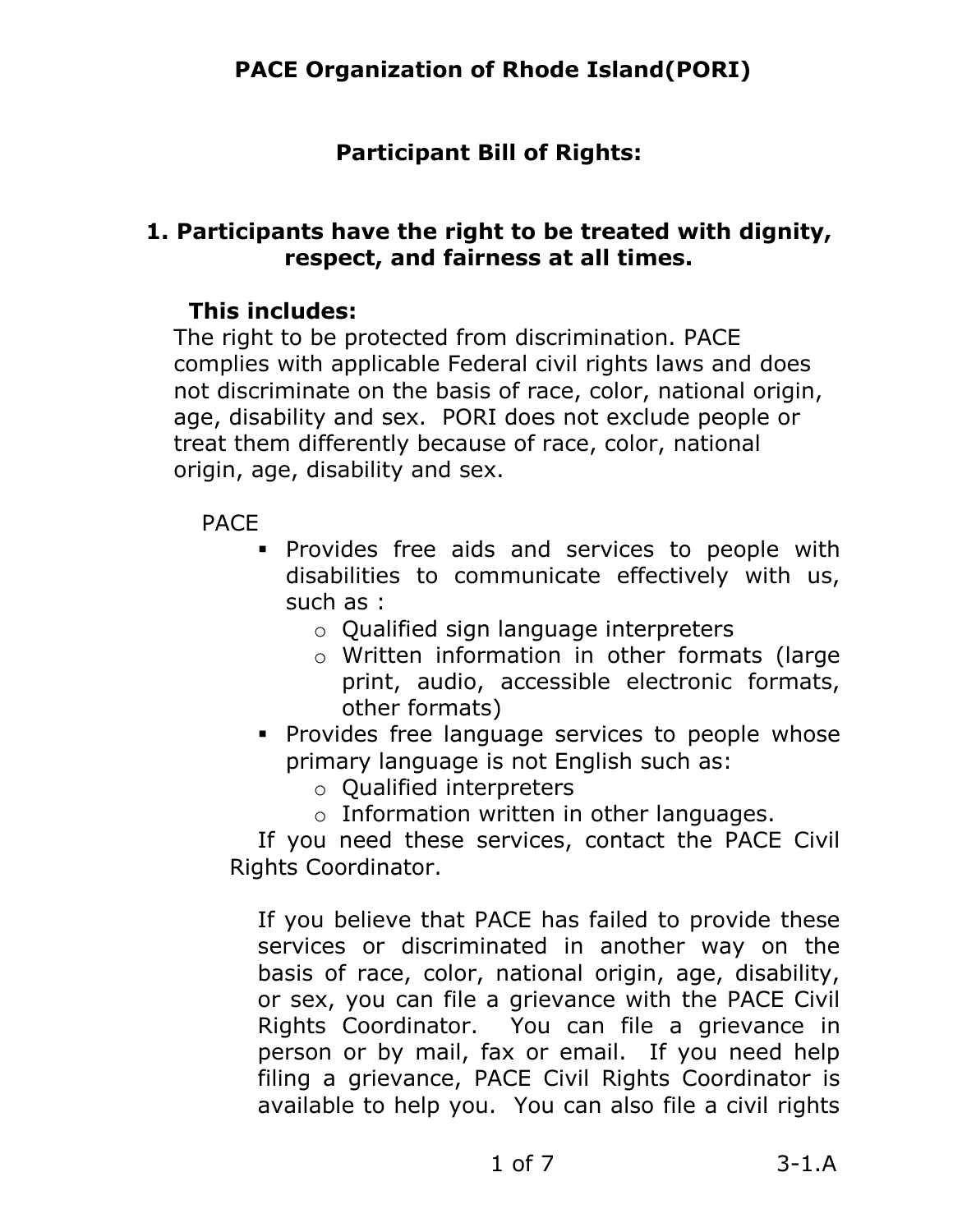complaint with the US Department of Health and Human Services, Office for Civil Rights through the Office for Civil Rights Complaint Portal, available at

[https://ocrportal.hhs.gov/ocr/portal/lobby.jsf,](https://ocrportal.hhs.gov/ocr/portal/lobby.jsf) or by mail or phone at: US Department of Health and Human Services, 200 Independence Avenue SW, Room 509F, HHH Building, Washington, DC 20201, (800) 868-1019, (800) 537-7697 (TDD).

- The right to be protected from discrimination due to age, race, color, sex, national origin or ancestry, religion, political belief or affiliation, disability or association with a person with a disability, sexual orientation, cultural or educational background, mental or physical ability or source of payment for your care.
- The right to be free from harm including physical and mental abuse, restraint, neglect, corporal punishment, involuntary seclusion, excessive medication and any physical or chemical restraint imposed for the purposes of discipline or convenience and not required to treat the participants medical symptoms.
- The right to suggest changes in the way we work at PORI.
- The right to receive comprehensive health care in a safe and clean setting in an accessible manner.
- The right not to be required to perform work for PORI.
- The right to decide whether or not to participate in any given activity.
- The right to have reasonable access to a telephone at PORI.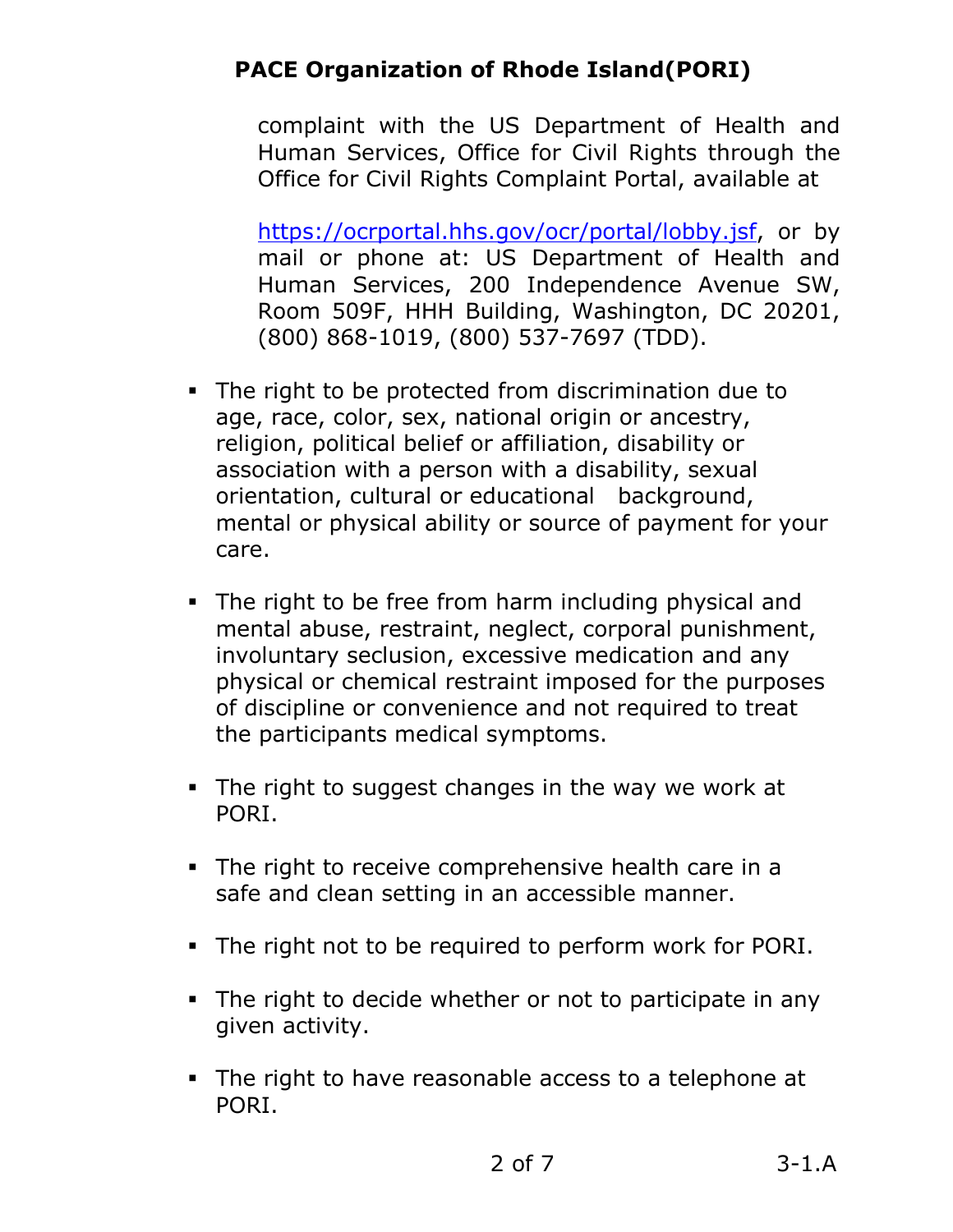- The right to be afforded privacy and confidentiality in all aspects of care and be provided human care.
- Participants will be encouraged and helped to use their rights, including their rights under the rules of Medicare and/or Medicaid appeals process should they choose as well as civil and other legal rights.

#### **2. Participants have the right to full information about services covered and costs related to enrollment in PORI.**

- The right to be informed in writing of the services available by PORI before enrollment, at enrollment, and any time there is a change in services. This includes what services are delivered through contracts instead of PORI staff, what costs are covered by PORI, what costs participants must pay and to receive an explanation from us about any bills they receive for services not covered by PORI.
- The right to be involved to the extent possible in program planning and operations.
- The right to have the enrollment agreement fully explained to our participants in a way they will understand.
- The right to receive a written copy of the Participant Bill of Rights and to review these rights with PORI staff in a way they understand.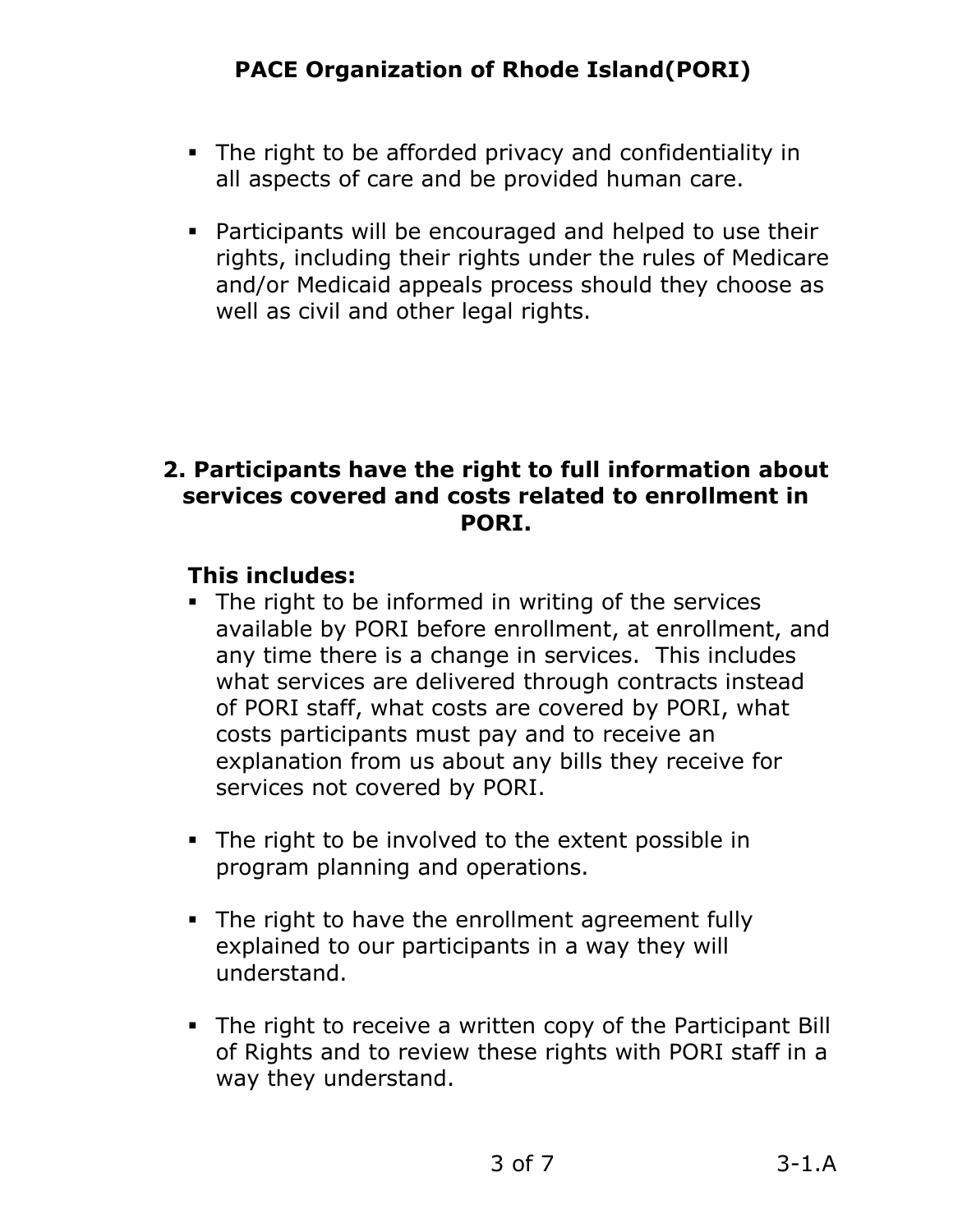The right to review the most recent Medicare or Medicaid survey of PORI, including the financial status and any plan of correction in effect.

### **3. Participants have the right to have access to medical services, including timely access to emergency services.**

## **This includes:**

- The right to access emergency care when and where our participants have the need without approval from PORI. Emergency care is a life-threatening situation or when the participants' health is in danger and every second counts.
- The right to receive urgently needed services when traveling outside of the PORI service area.

### **4. Participants have several rights in regard to health care providers.**

- The right to choose a primary care physician that works within the PORI program and the right to choose from our network of specialists.
- The right to request a qualified specialist for women's health services for preventative care or routine care.
- The right to timely access to a primary care provider and referrals to medical specialists when medically necessary.
- The right to be told of any continuing treatments, the name of the provider, and the time and place of the appointment.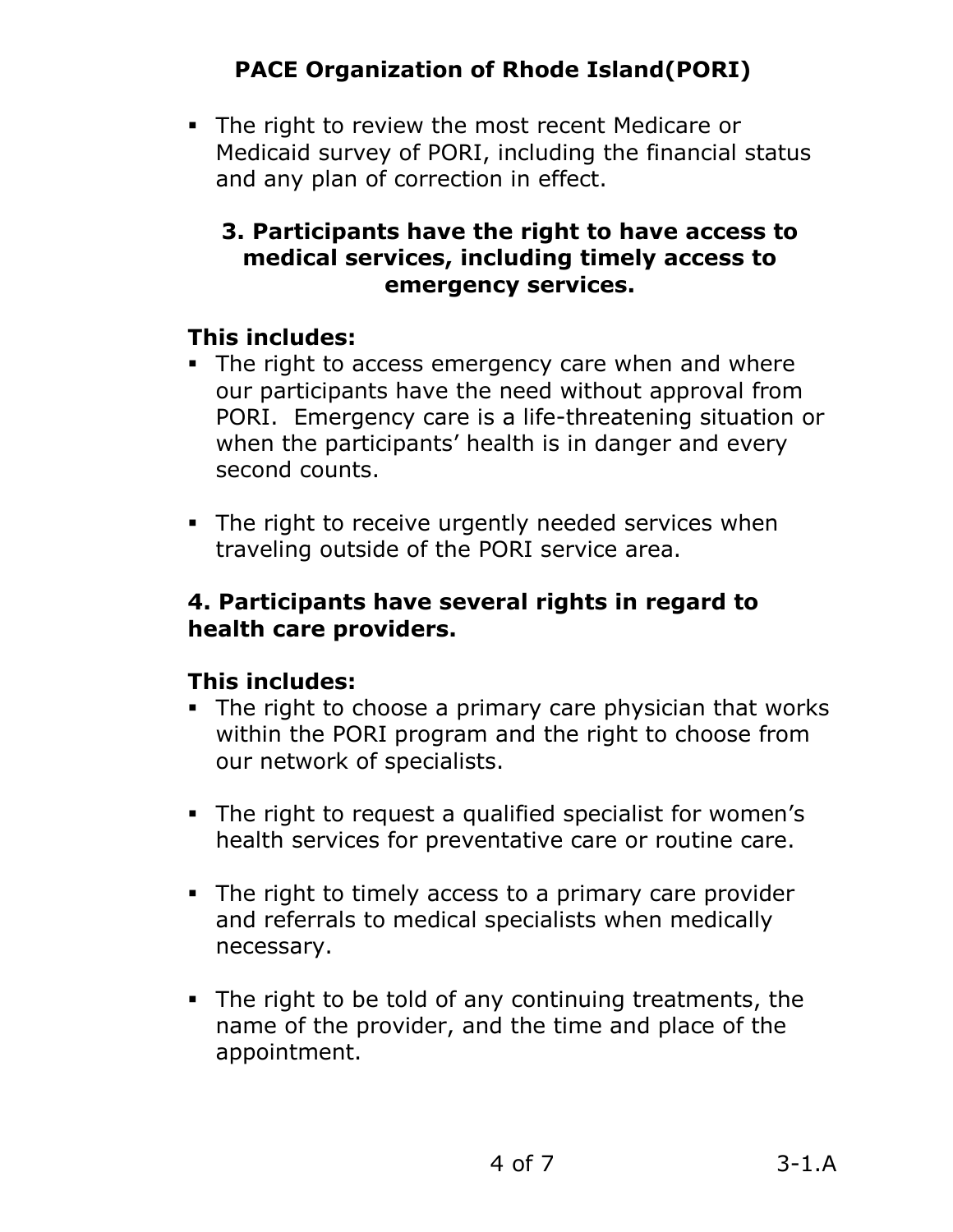#### **5. Participants have the right to fully participate in decisions about their health and to make informed choices.**

- The right to be fully informed of his/her health status, how well the participant is doing and the prospects for recovering from an illness or injury.
- The right to have all treatment choices explained to our participants in a way they understand and to allow them to participate in making and carrying out their plan of care.
- The right to make health care decisions, including the right to refuse any treatments and to be told of the results that might happen if the participant chooses to refuse treatment.
- The right for participants to choose a person they trust to act on their behalf if the participants cannot fully participate in his/her treatment decisions or if the participant wants to have someone help them.
- The right to be told about any medical risks involved in their treatment and to know whether the treatment is part of a research experiment.
- The right to have a PORI representative explain Advance Directives to the participant and to complete the form if the participant chooses. This form gives medical providers instructions about the participants' wishes for medical care in the event they are unable to make their own decisions.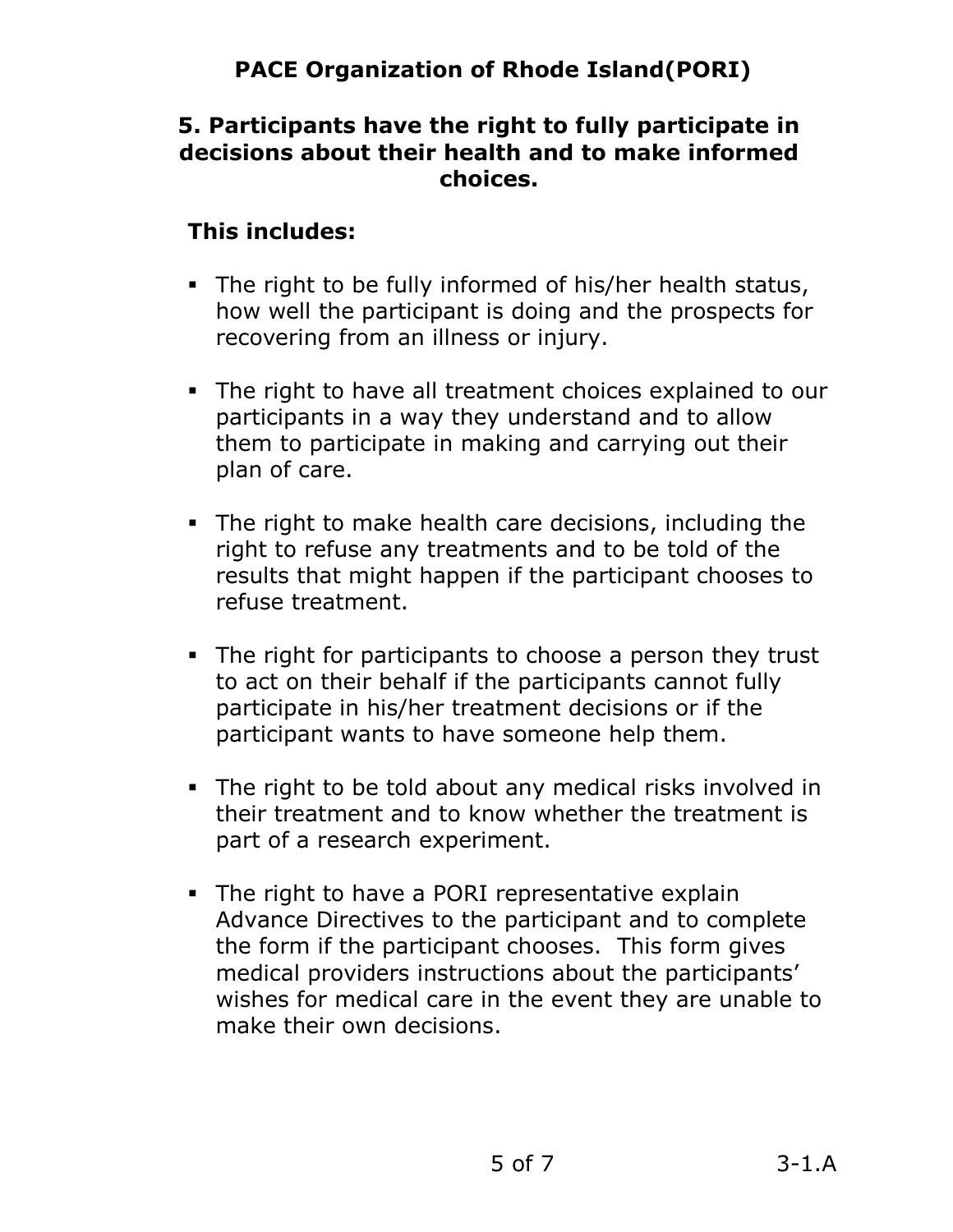- The right to be given reasonable advanced notice, in writing of any transfer to another treatment setting and the reason why a participant might be transferred.
- The right to be informed about any medications prescribed, how to take them and their possible side effects.
- The right to disenroll from our program at any time.
- The right to request a reassessment by the interdisciplinary team.

#### **6. Participants have the right to privacy and confidentiality of their medical records and personal information.**

- The right to communicate with any member of the PORI team or other health care providers in privacy and to have confidentiality protected.
- The right to have all health care information and personal information protected and remain confidential.
- The right to review, copy, and request changes to their own medical records or personal information.
- The right to request limits on the ways we use and share their personal information.
- The right to be assured that your written consent will be obtained before releasing personal information to those not authorized under law to receive it.